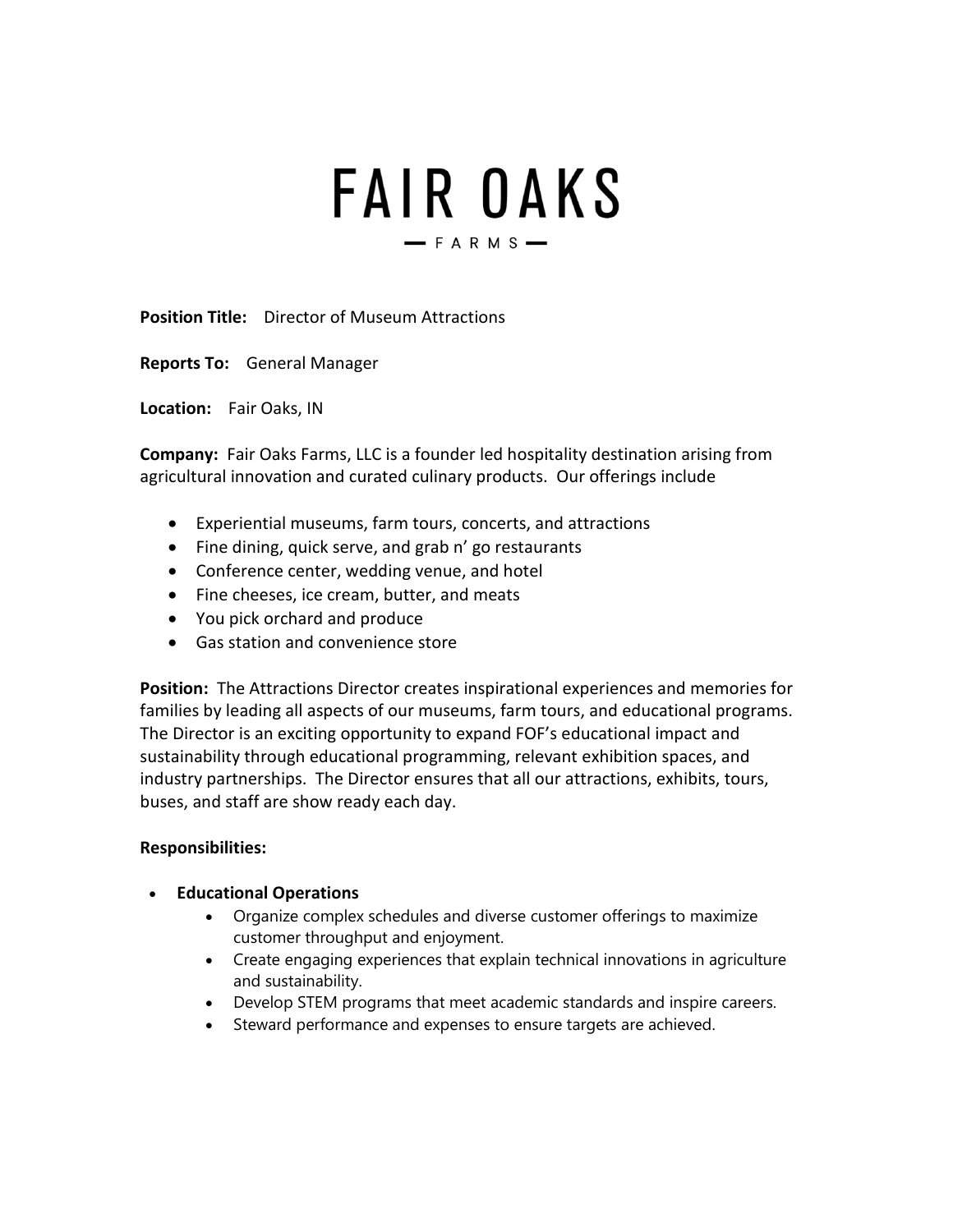# **FAIR OAKS**  $-$  FARMS-

#### • **Exhibit Planning & Stewardship**

- Develop and maintain exhibits and experiences that are show quality and on message every day.
- Lead staffing and technical partners for 100% uptime for all exhibits and technology.
- Coordinate with sponsors, marketing teams, and vendors to ensure that exhibits achieve industry and sponsorship goals.

#### • **Insights Led Decision Making**

- Utilize attendance and customer data to maximize visitor engagement.
- Assess and interpret KPIs to prepare teams, generate growth, and refine messaging.

#### • **Team Leadership & Development**

- Lead and train a broad team of operational staff to deliver exceptional hospitality and education.
- Work to enhance unique strengths and capitalize on areas of improvement.
- Live the values of the company and propagate the culture across the team.
- Train and promote agricultural innovation throughout the FOF workforce.

#### **Qualifications:**

- *Strategic Thinker and Pragmatic Manager with Keen Intellectual Curiosity.*  Ability to translate vision and innovation into organized and curated experiences for the public. A continual learner who creates organized systems and teams who enthusiastically share a passion for food production and agriculture.
- *Collaborative Team Leader.* A team leader who develops the individuals supporting the marketing team while collaborating with sales and operating teams to deliver continuously improving customer experiences that exceed customer expectations in a dynamic and fast-moving environment.
- *Exceptional Communication Skills.* Ability to communicate clearly and creatively in both written and spoken form suitable for each environment. Improve the quality of customer interactions and communications across high-priority target audiences, leveraging key insights and action plans. Adept at leveraging public relations and social media influencers to promote the brand.
- *Results Driven Self Starter.* Delivers results with limited guidance.